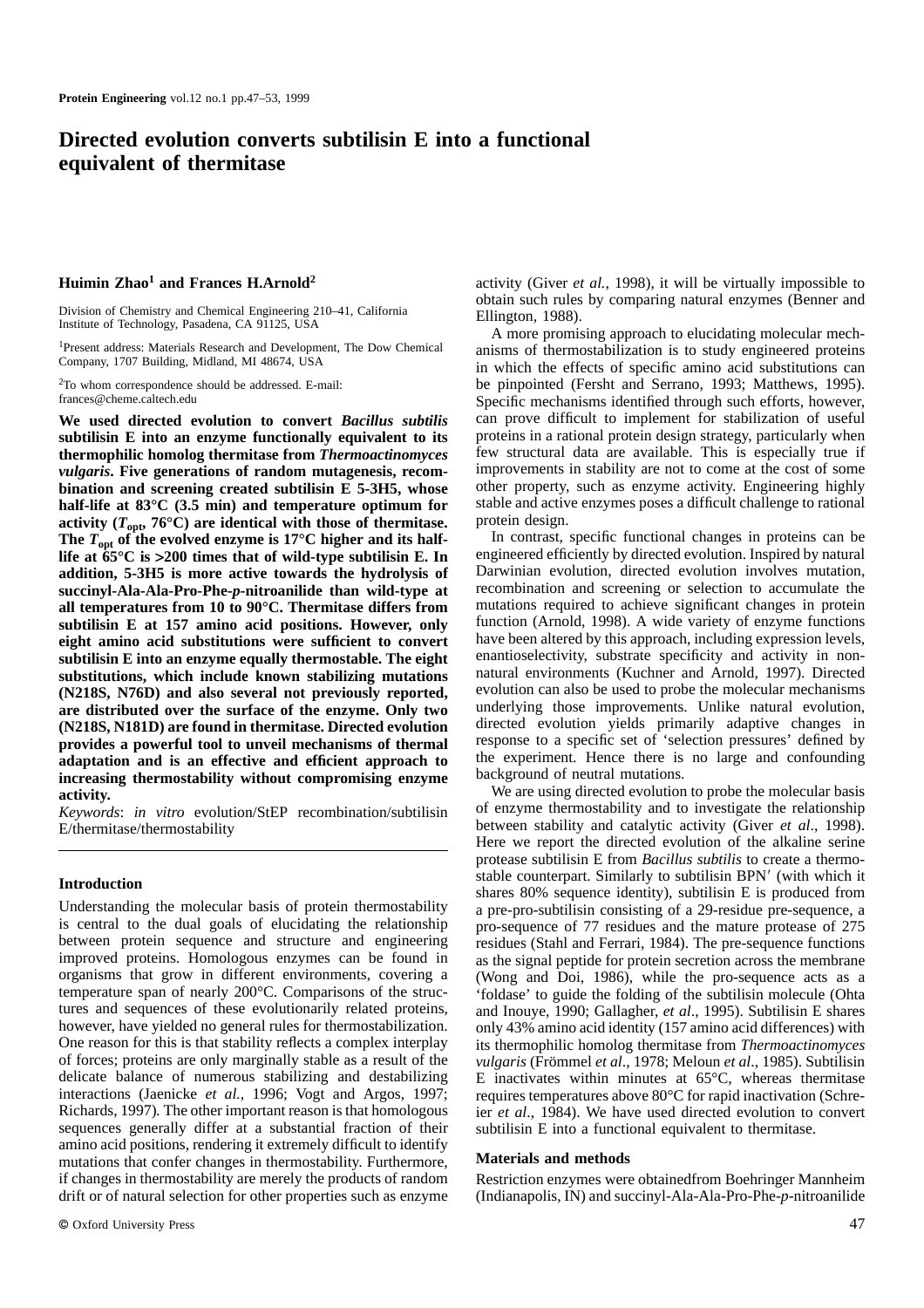#### **H.Zhao** and **F.H.Arnold**

(s-AAPF-*p*Na) from Sigma (St Louis, MO). Purified thermitase was kindly provided by Dr Wolfgang Höhne (Humboldt University, Germany).

# *Random mutagenesis, recombination and thermostability screening*

Random mutagenesis was carried out by error-prone PCR and *in vitro* recombination by the staggered extension process (StEP) as described (Zhao *et al*., 1998). Purified restricted inserts from PCR and StEP reactions were ligated with vectors generated by *Bam*HI–*Nde*I digestion of pBE3 *Escherichia coli*–*B. subtilis* shuttle vector. *E.coli* HB101 were transformed by electroporation and selected with 100 µg/ml ampicillin. A typical ligation reaction (10  $\mu$ l final volume) contained 1 $\times$  T4 DNA ligase buffer, ~12 ng inserts, ~50 ng vector and 0.5 U T4 DNA ligase and was incubated at 15–16°C for 16 h. The resulting plasmid library was isolated and transformed into *B.subtilis* DB428. Colonies were grown in 96-well plates containing 200 µl Schaeffer's (SG) medium with 30 µg/ml kanamycin. After 20 h at 37°C, the plates were centrifuged at 3000 r.p.m. for 10 min and 5 µl of supernatant were transferred into two fresh plates. A 15 µl volume of SG medium was added. Initial activity was measured after 5 min of incubation in an oven set at a specific temperature; residual activity was measured after 20 min. Machined aluminum blocks were used for uniform heating and the 5 min incubation for initial activity measurement reduces variability in the assay. Enzyme activity was assayed at 37°C after addition of 100 µl of 0.2 mM s-AAPF-*p*Na in assay solution (10 mM Tris–HCl, 1 mM CaCl<sub>2</sub>, pH 8.0, prewarmed at 37°C). The activity was determined from the absorbance at 405 nm within 1 min in a ThermoMax 96-well plate reader (Molecular Devices).

# *Enzyme kinetics*

Subtilisins were purified as described (Zhao and Arnold, 1997a). All kinetic measurements were made using a thermostated Milton-Roy Spectronic 3000 spectrophotometer. Purified enzymes were dialyzed in assay solution at 4°C overnight before characterization. Enzyme concentration was determined by measuring  $A_{280}$  (subtilisin E,  $\varepsilon = 35,886$  M<sup>-1</sup> cm<sup>-1</sup>; thermitase,  $\varepsilon = 59.055$  M<sup>-1</sup> cm<sup>-1</sup>). Initial rates of hydrolysis of s-AAPF-*p*Na in 0.99 ml of assay solution at 37°C and specific activities were determined as described (Zhao *et al*., 1998). To determine  $k_{cat}$  and  $K_M$  for each subtilisin, initial rates were determined at eight different substrate concentrations over the range  $0.02-1.5$  mM that bracketed  $K_M$ . For thermitase, the substrate concentration was 0.002–0.08 mM. Data were fitted to the Michaelis–Menten equation by non-linear regression.  $T_{\text{out}}$  was determined by incubating enzymes with s-AAPF*p*Na (2 mg/ml) in assay solution at different temperatures for 10 min, after which the product pNa was determined by measuring  $A_{410}$ .

# *Half-lives of thermal inactivation*

Incubations were carried out in an MJ Research (Watertown, MA) PTC-200 thermocycler for precise temperature control. Purified enzymes were incubated in assay solution at specific temperatures. Aliquots taken at various time intervals were diluted into 1.0 ml of assay solution with 0.2 mM s-AAPF $p$ Na at 37°C. Typically, inactivation was followed until  $>80\%$ of the activity was lost. Plots of log(residual activity) versus time were linear. Inactivation rate constants  $(k<sub>inact</sub>)$  were obtained from the slope and half-lives were calculated as  $t_{\frac{1}{2}} = ln2/k_{\text{inact}}.$ 

8  $\overline{7}$  $n$ (half-life) @ 65 $^{\circ}$ C  $\overline{6}$ 5  $\overline{4}$ 3  $\overline{2}$  $\mathbf{1}$  $\mathbf 0$  $\overline{c}$ 3 5 6 4  $\mathbf 1$ Generation

**Fig. 1.** Evolutionary strategy and progression of subtilisin E thermostability, as measured by ln(half-life) at 65°C in 10 mM Tris–HCl (pH 8.0), 1 mM CaCl<sub>2</sub>. Random mutagenesis and screening yielded five thermostable firstgeneration variants, which were recombined to create the second-generation library, from which the single most thermostable variant was selected. A second round of mutagenesis and screening yielded three thermostable thirdgeneration variants, which were recombined and screened to identify the most stable fourth-generation mutant. A final round of random mutagenesis and screening yielded 5-3H5.

# $T_{50}$

Values of  $T_{50}$ , the temperature at which 50% of the protease activity is lost during a fixed incubation period, were determined as described (Eijsink *et al.*, 1992). Aliquots of purified subtilisins were incubated for 20 min at various temperatures. Residual activity was determined and expressed as a percentage of the initial activity measured at 37°C.

# **Results**

*Experimental strategy and directed evolution of subtilisin E* A key element of any directed evolution experiment is the development of a rapid screen sensitive enough to ensure that the expected small changes in thermostability brought about by single amino acid substitutions can be observed (Zhao and Arnold, 1997b). The screen used here is based on the retention of activity after incubation at an elevated temperature (Bryan *et al*., 1986) and is not designed to distinguish the various mechanisms of enzyme inactivation. Variants whose ratio of residual to initial activity indicated greater thermostability than the parent and whose initial activity was comparable to that of wild-type at 37°C were selected for further analysis. Thermostabilization was verified by measuring the half-life of thermal inactivation of the purified enzyme. The incubation temperature for screening, chosen as the point where the residual activity of the parent after incubation is 30–40% of its initial activity, was gradually elevated with each generation of directed evolution.

Error-prone PCR was used to create a subtilisin E gene library with an average of 2–3 base changes per gene, a rate that maximizes the population of single amino acid mutants and greatly simplifies analysis of the products. Approximately 5000 clones were screened for activity and thermostability, with incubation at 65°C. Of the positives, five were confirmed to have longer half-lives at 65°C than wild-type (Figure 1). Equal amounts of these five genes were then recombined using StEP in order to identify the best combination of beneficial mutations present in the parent genes (and at the same time remove any deleterious mutations). Approximately 8000 clones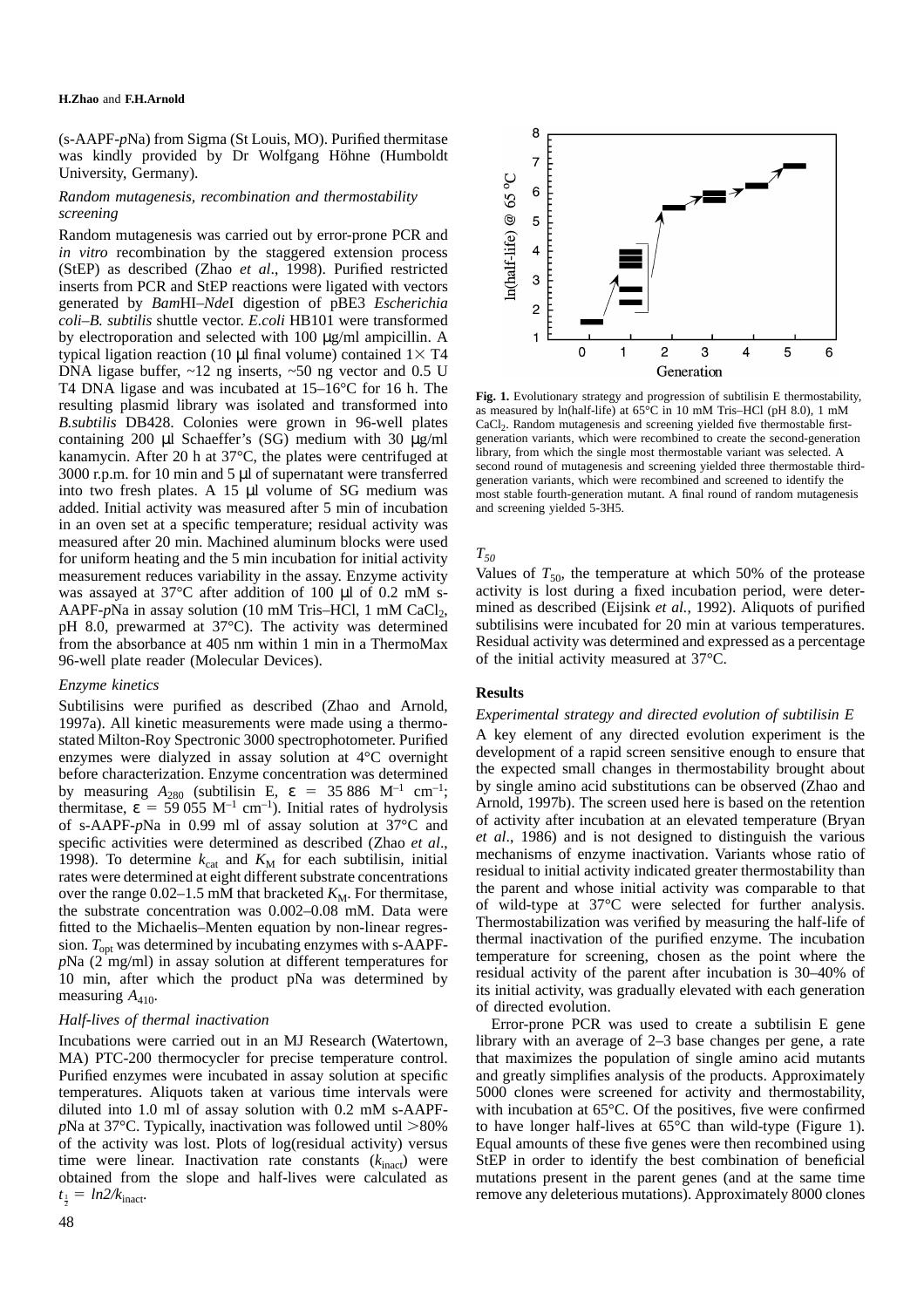| <b>Table I.</b> Thermostability of wild-type and evolved subtilisins E |                                                     |      |                                                |                |  |  |  |  |
|------------------------------------------------------------------------|-----------------------------------------------------|------|------------------------------------------------|----------------|--|--|--|--|
| Generation                                                             | Subtilisin E variant $dT_{50}$ (°C) $t_{1/2}$ (min) |      |                                                |                |  |  |  |  |
|                                                                        |                                                     |      | $65^{\circ}$ C 75 $^{\circ}$ C 80 $^{\circ}$ C | $83^{\circ}$ C |  |  |  |  |
| $\Omega$                                                               | Wild-type                                           | 0    | 4.9                                            |                |  |  |  |  |
|                                                                        | 4A5                                                 | 8.2  | 44.2                                           |                |  |  |  |  |
|                                                                        | 15C1                                                | 7.6  | 35.5                                           |                |  |  |  |  |
| 1                                                                      | 32G11                                               | 2.3  | 9.8                                            |                |  |  |  |  |
|                                                                        | 35F10                                               | 7.8  | 39.5                                           |                |  |  |  |  |
|                                                                        | 36D10                                               | 3.1  | 15.2                                           |                |  |  |  |  |
| $\overline{c}$                                                         | 45B5                                                | 13.1 | 250<br>8.7                                     |                |  |  |  |  |
|                                                                        | 5H <sub>2</sub>                                     | 14.0 | 12.0<br>345                                    |                |  |  |  |  |
| 3                                                                      | 16D11                                               | 14.1 | 368<br>12.8                                    |                |  |  |  |  |
|                                                                        | 20E8                                                | 14.2 | 391<br>13.6                                    |                |  |  |  |  |
| $\overline{4}$                                                         | 8B3                                                 | 15.2 | 526<br>18.3                                    | 5.3            |  |  |  |  |
| 5                                                                      | 3H <sub>5</sub>                                     | 17.2 | 1030                                           | 10.3<br>3.53   |  |  |  |  |

Values of  $t_{1/2}$  at each temperature are the average of three experiments (standard deviation  $\leq 5\%$ ). d $T_{50}$  is the increase in  $T_{50}$  in the evolved thermostable variants with respect to wild-type (59.2°C). All experiments were performed in 10 mM Tris–HCl (pH  $8.0$ ), 1 mM CaCl<sub>2</sub>. Mutations in each variant are listed in Figure 4.

from the recombined library were screened, with incubation at 75°C. Clone 2-45B7 exhibited the highest thermostability index and the longest half-life at 75°C. This variant was used to parent a second round of random mutagenesis. From this library, ~2000 clones were screened for thermostability at 76°C. Three variants were identified and confirmed to have longer half-lives than 2-45B7. These three genes were recombined again by StEP and ~3000 clones were screened at 78°C to produce variant 4-8B3 with the highest thermostability index and the longest half-life. A third round of mutagenesis and screening ~2000 clones at 80°C yielded subtilisin E 5- 3H5. The overall strategy and progression towards improved thermostability are summarized in Figure 1.

## *Thermostabilities of evolved subtilisins*

At elevated temperatures, subtilisin inactivates irreversibly through autolysis (Wells and Powers, 1986; Mitchinson and Wells, 1989; Vriend and Eijsink, 1993). Preventing autolysis during stability measurements is extremely difficult and a rigorous thermodynamic analysis of subtilisin stability is not possible (Mitchinson and Wells, 1989; Vriend and Eijsink, 1993). Therefore, subtilisin thermostability is usually measured by the kinetics of inactivation, reported either as the rate of thermal inactivation (or half-life,  $t_{1/2}$ ) (Mitchinson and Wells, 1989) or  $T_{50}$ , the temperature at which 50% is lost during a fixed incubation period (Eijsink *et al*., 1991; Vriend and Eijsink, 1993).

Table I lists the  $t_{1/2}$  and  $T_{50}$  values of wild-type and the 11 evolved thermostable subtilisins E collected during the five generations of directed evolution. At 65 $\degree$ C, the  $t_{1/2}$  of wildtype subtilisin E is  $\sim$ 5 min and its  $T_{50}$  is 59.2°C. The first generation variants have half-lives 2–8 times longer than wildtype at  $65^{\circ}$ C and their  $T_{50}$ s are 2.3–8.2°C higher. The half-life of their recombined product 2-45B7 is ~50 times that of wildtype and its  $T_{50}$  is increased by 13.1°C. A further round of point mutagenesis in the third generation prolongs the halflives by ~50% at 75°C and increases the  $T_{50}$ s by ~1°C. The recombined product 4-8B3 shows a further increase in  $t_{1/2}$  at 75°C; its  $T_{50}$  of 4-8B3 is now 15.2°C above that of wild-type. The half-life of the fifth generation enzyme 5-3H5 is twice that of 4-8B3 at 80°C and at least 200 times that of wild-type



**Fig. 2.** Kinetics of thermal inactivation of subtilisin 5-3H5 and thermitase at 83°C in 10 mM Tris–HCl (pH 8.0), 1 mM CaCl*2.*

| <b>Table II.</b> Specific activities and kinetic constants of wild-type and evolved         |
|---------------------------------------------------------------------------------------------|
| subtilisin E variants, in 10 mM Tris-HCl (pH 8.0), 1 mM CaCl <sub>2</sub> at $37^{\circ}$ C |

| Generation               | Subtilisin E<br>variant | Specfic activity<br>(U/mg) | $k_{\text{cat}}$<br>$(s^{-1})$ | $K_{\rm M}$<br>(mM) | $k_{\text{cat}}/K_{\text{M}}$<br>$(s^{-1} \text{ mM}^{-1})$ |
|--------------------------|-------------------------|----------------------------|--------------------------------|---------------------|-------------------------------------------------------------|
| $\Omega$                 | Wild-type               | 20.0                       | 25.4                           | 0.385               | 66.0                                                        |
|                          | 4A <sub>5</sub>         | 40.0                       | 52.4                           | 0.388               | 135                                                         |
|                          | 15C1                    | 21.0                       | 29.4                           | 0.384               | 76.6                                                        |
| 1                        | 32G11                   | 44.2                       | 30.6                           | 0.158               | 193                                                         |
|                          | 35F10                   | 40.6                       | 52.3                           | 0.383               | 136                                                         |
|                          | 36D10                   | 19.8                       | 25.6                           | 0.385               | 66.5                                                        |
| $\mathcal{P}$            | 45B7                    | 69.9                       | 55.6                           | 0.152               | 366                                                         |
|                          | 5H <sub>2</sub>         | 71.6                       | 58.8                           | 0.155               | 379                                                         |
| 3                        | 16D11                   | 73.0                       | 57.1                           | 0.150               | 381                                                         |
|                          | 20E8                    | 72.2                       | 56.2                           | 0.151               | 372                                                         |
| 4                        | 8 <sub>B</sub> 3        | 72.5                       | 56.5                           | 0.153               | 369                                                         |
| $\overline{\phantom{0}}$ | 3H <sub>5</sub>         | 71.0                       | 55.8                           | 0.151               | 373                                                         |
|                          | Thermitase              | 293                        | 130                            | 0.0146              | 8910                                                        |

Values of specific activities are the average of five measurements (standard deviation  $<$  5%). Mutations in each variant are listed in Figure 4.

at 65 $\mathrm{^{\circ}C}$  (Figure 1). The  $T_{50}$  of 5-3H5 is 76.4 $\mathrm{^{\circ}C}$ , an increase of 17.2°C compared with wild-type.

Irreversible inactivation of subtilisin E at 65°C follows first-order kinetics and the  $t_{1/2}$  is independent of enzyme concentration (data not shown). The inactivation kinetics of the evolved thermostable subtilisin E variants are also first order and independent of enzyme concentration. Thermitase inactivation at 83°C is also first order (Figure 2) and independent of enzyme concentration (Zhao, 1998).

#### *Activities of evolved subtilisins*

Specific activities of the wild-type and evolved thermostable subtilisin variants towards the peptide substrate s-AAPF-pNa are listed in Table II. First-generation variants 1-4A5, 1-32G11 and 1-35F10 are slightly more active than wild-type; 1-4A5 and 1-35F10 have  $k_{cat}$  twice that of wild-type, while their  $K_M$ remain unchanged; 1-32G11 exhibits about a 2-fold decrease in  $K_M$  and a slight increase in  $k_{\text{cat}}$ . All variants in subsequent generations have similar  $k_{\text{cat}}$  and  $K_M$ . The catalytic efficiencies of the generation 2–5 subtilisins are 5–6 times greater than that of wild-type.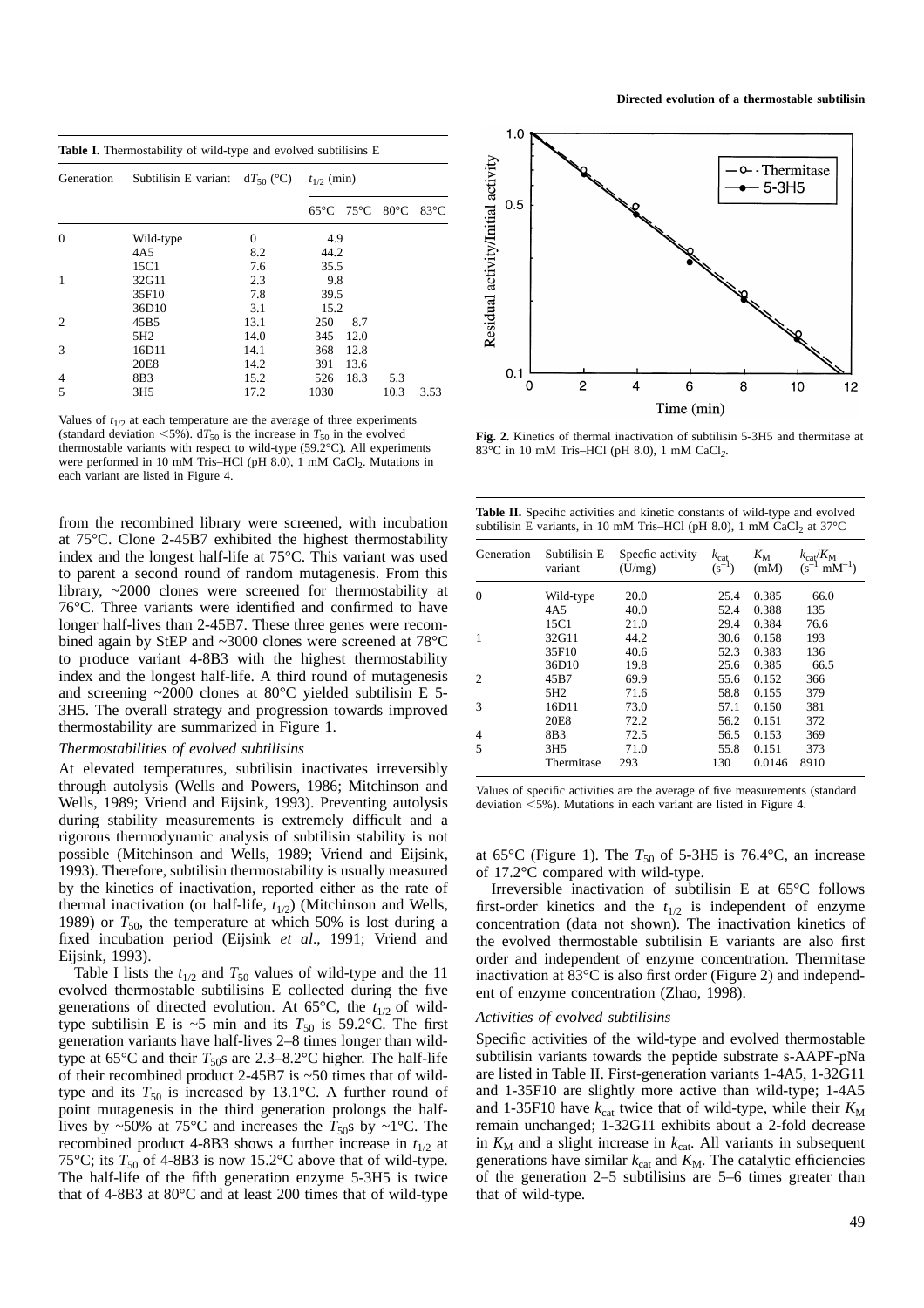

**Fig. 3.** Activity–temperature profiles of wild-type subtilisin E  $(- - )$ , 5- $3H5$  (-) and thermitase (- - -).

#### *Comparison with thermitase*

Inactivation half-lives for thermitase and subtilisin 5-3H5 were measured at 83°C. As shown in Figure 2, both enzymes exhibit first-order inactivation kinetics with a  $t_{1/2}$  of 3.5 min. This is similar to the reported thermitase  $t_{1/2}$  of 1.2 min (83°C in 0.1) M HEPES buffer, pH 7.6, 1 mM  $Ca<sup>2+</sup>$  (Schreier *et al.*, 1984)). Activity–temperature profiles of wild-type, 5-3H5 subtilisin and thermitase are shown in Figure 3. Both 5-3H5 and thermitase have temperature optima at  $\sim 76^{\circ}$ C, which is 18 $^{\circ}$ C higher than that of wild-type subtilisin E, which is in good agreement with the observed increases in  $T_{50}$  (Table I). The activity–temperature profile of 5-3H5 is significantly broadened with respect to the wild-type enzyme and is elevated at all temperatures. As shown in Table II, the specific activity of thermitase at 37°C is ~15 times that of subtilisin E. The higher catalytic efficiency is mostly a product of its lower  $K_M$  for this peptide substrate.

# *Sequence analysis*

DNA sequences of the 11 thermostable subtilisin E genes were determined in an effort to probe the molecular basis of thermostabilization and the evolutionary pathway by which the enzyme was stabilized (Figure 4). All together these sequences contain 21 base substitutions, 11 of which cause amino acid changes. The 21 DNA substitutions are distributed throughout the targeted mature subtilisin E gene. Two base changes never appeared simultaneously in a single codon and the types of substitutions are more or less balanced with regard to transitions (10) and transversions (11).

Amino acid substitutions S161C, G166R, S194P, N181D and N218S have been identified as thermostable mutations in the first-generation variants, while S37T and A192T are neutral (Zhao *et al.*, 1998). Third-generation mutations S9F, P14L and N76D are thermostabilizing since they are the only nonsynonymous mutations in their respective genes. P14L and N76D are recombined in the fourth-generation variant 4-8B3. The failure to identify a variant with known beneficial mutation S9F can occur for one of two reasons (Zhao *et al*., 1998): (1) S9F does not contribute to thermostability in the background of the other mutations or (2) S9F is too close to P14L (only 15 bp apart) to recombine, and therefore recombinant thermostable genes will contain one or the other, but not both. N118S increases the thermostability of wild-type subtilisin E (Chu *et al*., 1995) and is therefore believed to be a stabilizing mutation in 5-3H5. It is noteworthy that S161C appeared twice, in two different generations.



**Fig. 4.** Lineage and mutations in evolved thermostable subtilisin E variants. Base mutations are shown in parentheses.

|  |  |                                                | Table III. Effects of amino acid substitutions on thermostability and activity |  |
|--|--|------------------------------------------------|--------------------------------------------------------------------------------|--|
|  |  | (hydrolysis of s-AAPF- $pNA$ ) of subtilisin E |                                                                                |  |

|              | Stability | Activity |  |
|--------------|-----------|----------|--|
| S9F          |           | 0        |  |
| P14L         | $^+$      | 0        |  |
| S37T         | 0         | 0        |  |
| N76D         | $^{+}$    | 0        |  |
| <b>N118S</b> |           | 0        |  |
| S161C        |           | 0        |  |
| G166R        | +         | +        |  |
| N181D        | $^{+}$    | 0        |  |
| A192T        | 0         | 0        |  |
| S194P        |           | $(+)$    |  |
| <b>N218S</b> |           | +        |  |

The effects of individual mutations on catalytic activity can also be discerned. For example, S161C does not affect activity because the  $k_{\text{cat}}$  and  $K_{\text{M}}$  of 1-36D10, which only contains the S161C substitutution, are similar to those of wild-type (Table II, Figure 4). S194P (1-15C1) has a small effect. We found previously that N181D has no effect on specific activity, whereas N218S increases it 2-fold (Zhao and Arnold, 1997a). These mutations are additive in  $1-4A5$  (N181D + N218S), which has the same  $K_M$  as wild-type but a 2-fold larger  $k_{\text{cat}}$ . Effects of the 11 amino acid substitutions on stability and catalytic activity are summarized in Table III.

# **Discussion**

## *Evolution strategy*

This experiment implemented an evolutionary strategy consisting of random mutagenesis and screening followed by recombination of a few of the best mutants. A round of random mutagenesis and screening 1000–2000 clones typically yields at least several true thermostable variants. Using only one to parent another generation of random mutagenesis would waste the information contained in the other thermostable genes.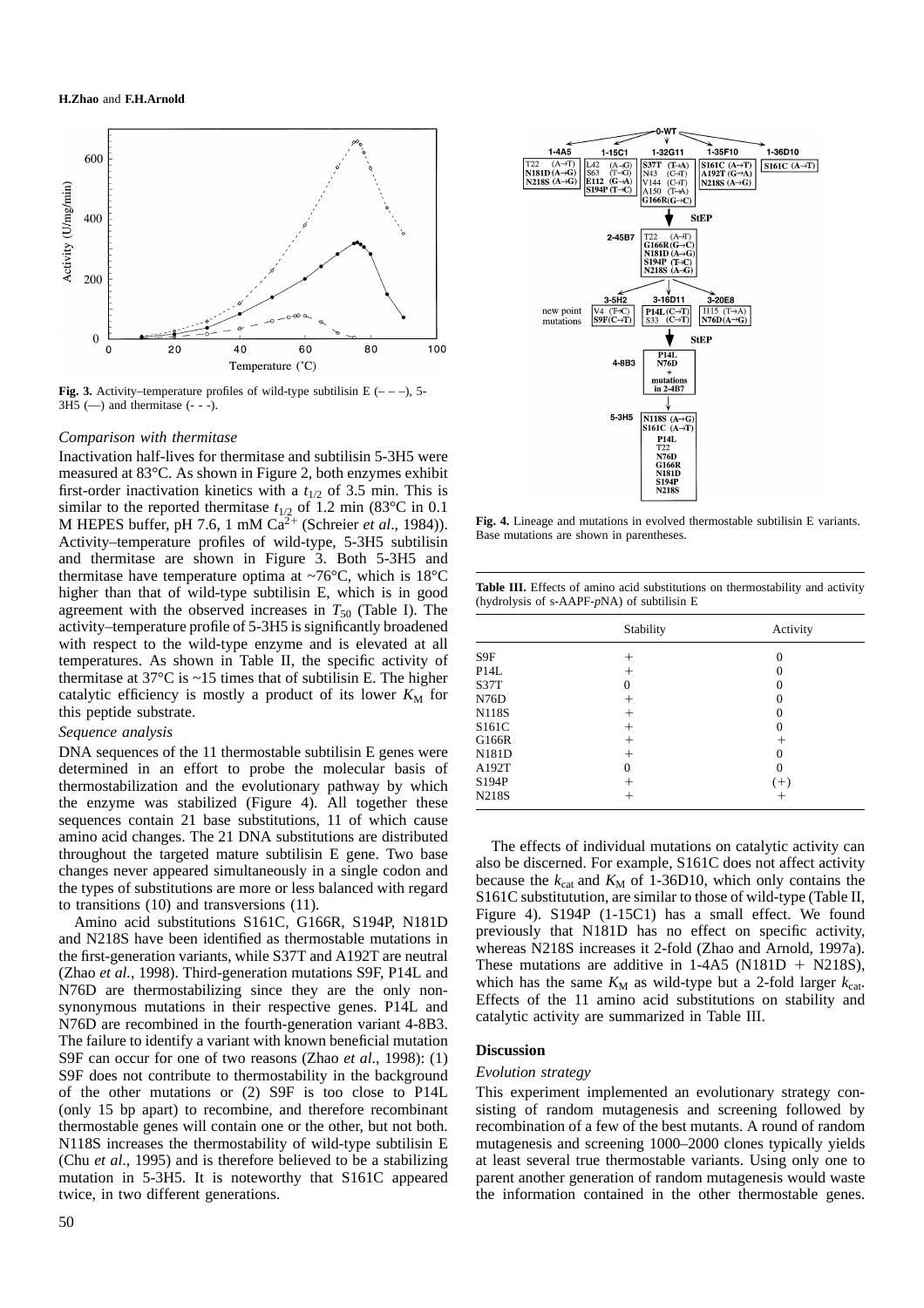Hence the most thermostable variants were recombined and the gene containing the best combination of mutations was used to parent the next round of random mutagenesis (experimental and mutation results are summarized in Figure 4). An alternative might be to use recursive cycles of recombination, relying on the point mutagenesis inherent in the recombination operation to create new mutations. Implementing recombination and point mutagenesis in the same operation, however, is likely to lead to suboptimal results. Recombination increases screening requirements, because a large fraction of the sequences created (75%) are parents and grandparents (Moore *et al*., 1997). While recombination has the potential to create novel combinations of beneficial mutations by combining two neutral or even deleterious ones (non-additive effects), there is little evidence that this plays an important role in the evolution of single sequences. Because screening requirements increase rapidly with increasing number of parent sequences, we recombined only the most thermostable genes  $(<6)$  so that all possible combinations could be explored. Simple recombination statistics and alternative search strategies were discussed by Moore *et al*. (1997).

Directed evolution has increased the  $t_{1/2}$  of subtilisin E at 65<sup>o</sup>C more than 200-fold. The evolved enzyme has a  $t_{1/2}$  at 83°C comparable to its thermophilic homolog, thermitase. Similarly to what we observed during the directed evolution of a thermostable esterase (Giver *et al*., 1998), we find that enhancing thermostability while maintaining catalytic activity at lower temperature (37°C) is sufficient to create an enzyme that is highly active at elevated temperatures. The activities of the evolved subtilisins E increase with increasing temperature until the enzymes denature. The increase in the temperature of optimum activity  $T_{\text{opt}}$  mirrors the increase in  $T_{50}$  (and  $t_{1/2}$ ). Hence it is not necessary to screen directly for activity at high temperature in order to evolve a 'thermophilic' enzyme.

#### *Sequence comparisons*

Subtilisin E belongs to the superfamily of subtilisin-like serine proteases ('subtilases'), of which more than 200 members are known (Siezen and Leunissen, 1997). Multiple sequence alignments indicate a high degree of sequence flexibility within this family. With the exception of the essential catalytic triad residues (D32, H64 and S221 in subtilisin E) and a single glycine residue (G219), it appears that virtually every other residue has been replaced by one or more amino acids during evolution. Large deletions and insertions are also frequently found. Subtilisin E homologs from thermophiles or hyperthermophiles have also been characterized, including thermitase from *Thermoactinomyces vulgaris* (Frömmel *et al.*, 1978; Meloun *et al*., 1985), aqualysin I from *Thermus aquaticus* YT-1 (Matsuzawa *et al*., 1988) and aerolysin from *Pyrobaculum aerophilum* (Volkl *et al*., 1994). Thermitase, for example, differs from subtilisin E at 157 amino acid positions. However, eight stabilizing mutations are sufficient to convert subtilisin E into an enzyme of equivalent thermostability. Of the eight stabilizing mutations in 5-3H5 subtilisin E, only N218S and N181D are found in thermitase. As in 5-3H5, however, residue 166 in thermitase also has a long side chain (N).

Based on the subtilisin sequences aligned by Siezen and Leunissen (1997), all 11 amino acid substitutions that occurred during directed evolution of subtilisin E are found in the sequences of at least one other naturally occurring subtilisin. Hence these amino acid substitutions have been tried in nature and found to be acceptable. However, it is impossible to

**Directed evolution of a thermostable subtilisin**



**Fig. 5.** Schematic representation of the secondary structure and topology of subtilisin E, with α-helices shown as cylinders and β-sheet strands as arrows. Solid lines indicate the conserved regions and dashed lines the variable regions. Approximate locations of the main  $Ca^{2+}$ -binding sites (Ca1 and Ca2), catalytic triad residues D32, H64, S221 (by asterisks) and substrate-binding region (between strands eI and eIII) are indicated. (\*) Locations of stabilizing amino acid substitutions. The most thermostable variant 5-3H5 contains all these mutations except for S9F. Drawn after Siezen and Leunissen (1997).

identify stabilizing mutations based on sequence comparisons of subtilisins from mesophilic and (hyper-)thermophilic organisms. For example, thermostabilizing mutation S161C is found only once in a mesophilic subtilase from *Drosophila melanogaster*. G166R appears in another from *Bacillus subtilis*. Neither appears in the known natural thermostable subtilisins. Similarly, thermostabilizing mutations S9F and P14L are found exclusively in mesophilic subtilases. The well known thermostabilizing mutation N218S (Bryan *et al.*, 1986) is found in 67 out of 127 aligned sequences, including psychrophilic, mesophilic, thermophilic and hyperthermophilic subtilisins. On the other hand, neutral mutation S37T is also found in thermophilic subtilisins.

It has been suggested that certain amino acid residues or certain amino acid replacement pairs are used preferentially in thermophilic proteins (Singleton *et al.*, 1977; Ikai, 1980; Ponnuswamy *et al*., 1982; Menendez-Arias and Argos, 1989). For example, Lys→Arg and Ser→Ala are more commonly found than other substitutions (Menendez-Arias and Argos, 1989). However, none of these replacements was needed to convert subtilisin E into its thermostable counterpart. Nor did we observe other proposed thermo-adaptive changes, such as increases in alanine, isoleucine or tyrosine content (Russell and Taylor, 1995). It is likely that each mutation will need to be evaluated in its specific structural context.

# *Structural analysis*

Two subtilisin structural models were generated to examine further the molecular basis of thermostability and activity for the stabilizing mutations. The first, shown in Figure 5, maps these mutations on to a cartoon of the secondary structure and topology (Siezen and Leunissen, 1997). Most of the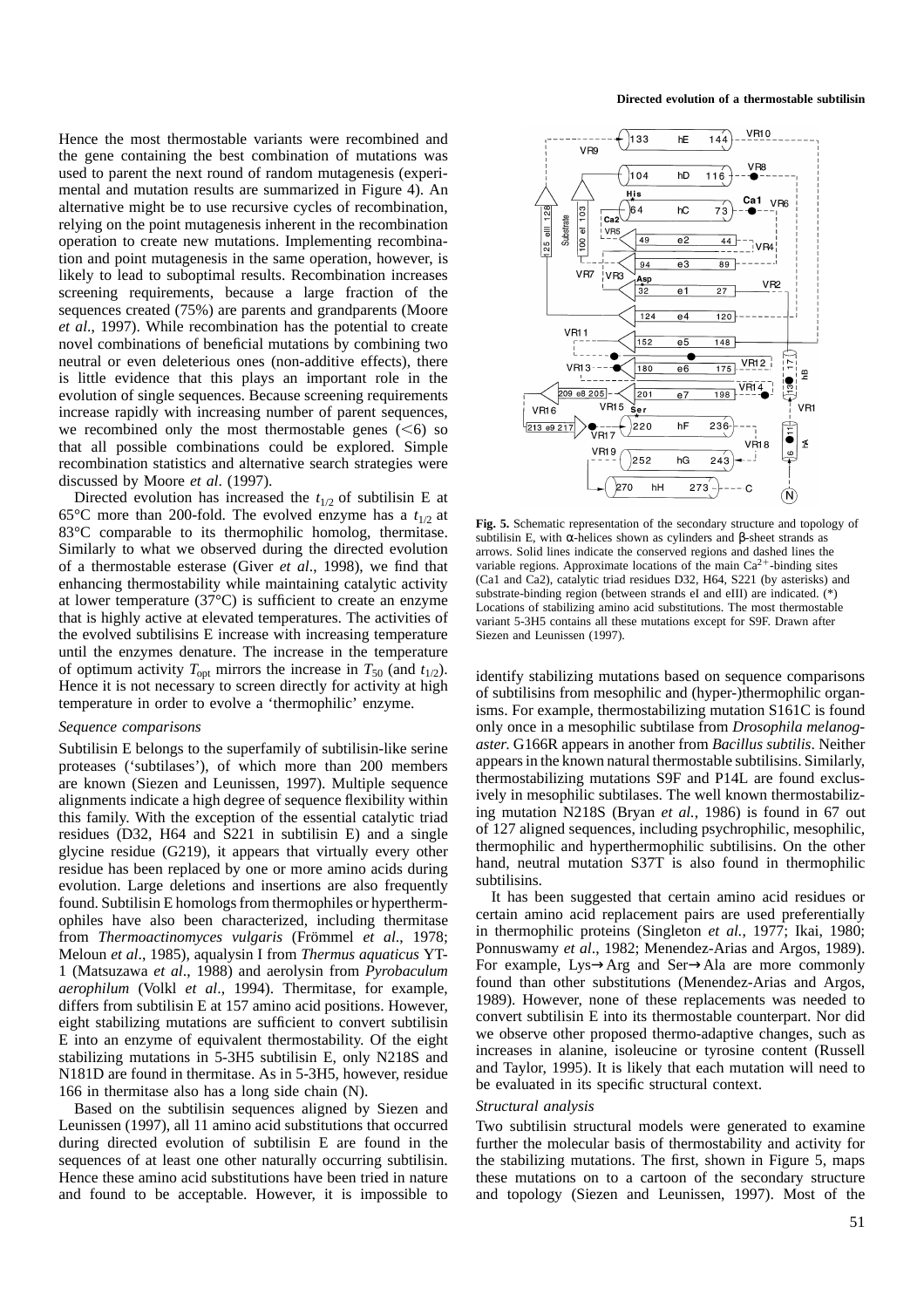## **H.Zhao** and **F.H.Arnold**



**Fig. 6.** Space-filling model of 5-3H5 subtilisin E showing the eight thermostabilizing mutations (cyan) and peptide substrate s-AAPF-*p*Na (gray). (**b**) View after rotation of (**a**) by 180°.

thermostabilizing mutations are located in loops connecting elements of secondary structure. The substitution of Ser194 with Pro probably reduces the entropy of the flexible loop. Only two mutations (S9F and P14L) are located in helices. The proline to leucine substitution (P14L) in helix-B may increase stability by increasing helical propensity. Only two mutations, G166R and S9F, occur in evolutionarily-conserved regions (solid lines). Most of the stabilizing mutations appear in variable regions (dashed lines), as was also found for mutations that enhance subtilisin activity in non-aqueous solvents (Chen and Arnold, 1993).

Figure 6 shows the positions of the thermostabilizing amino acid substitutions in a three-dimensional structure model generated using the known structure of wild-type subtilisin E (Chu *et al*., 1995). The amino acid substitutions are all distributed over the surface of the enzyme (G166R is partially exposed) and most are far from the active site. Residues 166 and 218, however, are involved in substrate binding, which explains their effects on catalytic activity. Residue 166 is located at the bottom end of the distinct, elongated cleft known as S1 pocket, which determines the substrate specificity. Residue 218 is involved in the binding of the C-terminal or leaving portion  $(P1' - P2')$  of the substrate. The stabilizing effect of G166R may be attributed to the reduced cavity volume. N218S presumably increases thermostability by slight improvement of hydrogen bonding near a β-bulge, the thermostabilizing mechanism found in subtilisin BPN<sup>'</sup> (Bryan *et al.*, 1986). N76D is believed to stabilize the enzyme by enhancing calcium ion binding (Pantoliano *et al*., 1989). The mechanisms by which S9F, S161C, N181D and N118S enhance thermostability are currently under investigation.

The fact that all the stabilizing mutations are located on the protein surface is consistent with a model in which subtilisin thermal inactivation is largely determined by local unfolding processes. Since the early steps of unfolding of a protein are thought to involve mainly surface-located structure elements (Matouschek *et al*., 1989; Jackson and Fersht, 1991), mutations stabilizing these elements should enhance enzyme stability. However, the apparent additivity of at least several of the mutations argues against stabilization based on mere interference with local unfolding. Single surface mutations are also more easily accommodated in the protein structure. Buried mutations are much less likely to enhance stability without compensating changes elsewhere. We would expect that specific sets of internal mutations will also stabilize this enzyme. However, an evolutionary process involving primarily

single amino acid substitutions is unable to uncover these rare events (Giver *et al.*, 1998).

# *Conclusions*

Much effort has been devoted to understanding protein stability and generating thermostable enzymes. Improved thermal stability is useful for applications involving exposure to high temperatures; it is also useful in that it is often accompanied by increased resistance to inactivation by denaturants (e.g. by organic solvents) (Cowan, 1997) and proteolysis. Future work to characterize the stabilities of the evolved subtilisins under different conditions will help us to assess how well a simple screen for thermostability will extend to evolving overall enzyme stability.

A relatively small number of amino acid substitutions is needed to convert a mesophilic enzyme into a variant as stable as its thermophilic counterpart, without sacrificing catalytic activity. This experiment rediscovered known subtilisin-stabilizing mutations and also a number of others not previously described. The stabilizing mutations are distributed over the protein surface and are structurally isolated. Their effects on thermostability are presumed to be independent and, to a large extent, additive. Various stabilization mechanisms have been recruited. The present study strongly supports the notion that enzymes are stabilized by the cumulative effects of small improvements at many locations within the protein molecule (Jaenicke *et al*., 1996). Thus the 'holy grail' for protein stabilization, rules that are general and easy to apply, probably does not exist. Nevertheless, directed evolution is a 'holy approach', a design algorithm that requires no structural information or knowledge of the principles governing protein stability. When the selective pressure includes all properties of interest ('you get what you screen for'), useful enzymes can be obtained.

#### **Acknowledgements**

This work was supported by the US Department of Energy's program in Biological and Chemical Technologies Research within the Office of Industrial Technologies, Energy Efficiency and Renewables.

## **References**

- Arnold,F.H. (1998) *Acc. Chem. Res*., **31**, 125–131.
- Benner,S. and Ellington,A.D. (1988) *CRC Crit. Rev. Biochem*., **23**, 369–426.
- Bryan,P.N., Rollence,M.L., Pantoliano,M.W., Wood,J., Finzel,B.C., Gilliland,G.L., Howard,A.J. and Poulos,T.L. (1986) *Proteins: Struct. Funct. Genet*., **1**, 326–334.
- Chen,K. and Arnold,F.H. (1993) *Proc. Natl Acad. Sci. USA*, **90**, 5618–5622.
- Chu,N.M., Chao,Y. and Bi,R.C. (1995) *Protein Engng*, **8**, 211–215.
- Cowan,D.A. (1997) *Comp. Biochem. Physiol*., **118A**, 429–438.
- Eijsink,V., Van den Burg,B., Vriend,G., Berendsen,H. and Venema,G. (1991) *Biochem. Int*., **24**, 517–525.
- Eijsink,V.G., Vriend,G., van der Vinne,B., Hazes,B., van den Burg,B. and Venema,G. (1992) *Proteins: Struct. Funct. Genet*., **14**, 224–236.
- Fersht,A.R. and Serrano,L. (1993) *Curr. Opin. Struct. Biol*., **3**, 75–83.
- Frömmel,C., Hausdorf,G., Wöhne,W.E., Behnke,U. and Ruttloff,H. (1978) *Acta Biol. Med. Ger*., **37**, 1193–1204.
- Gallagher,T., Gilliland,G. and Bryan,P. (1995) *Structure*, **3**, 907–914.
- Giver,L., Gershenson,A., Freskgard,P.-O. and Arnold,F. H. (1998) *Proc. Natl*
- *Acad. Sci. USA*, **95**, 12809–12813. Ikai,A. (1980) *J. Biochem. (Tokyo)*, **88**, 1895–1898.
- Jackson,S.E. and Fersht,A.R. (1991) *Biochemistry*, **30**, 10436–10443.
- Jaenicke,H., Schurig,H., Beaucamp,N. and Ostendorp,R. (1996) *Adv. Protein Chem.*, **48**, 181–269.
- Kuchner,O. and Arnold,F.H. (1997) *Trends Biotechnol*., **15**, 523–530.
- Matouschek,A., Kellis,J.T., Serrano,L. and Fersht,A.R. (1989) *Nature*, **340**, 122–126.